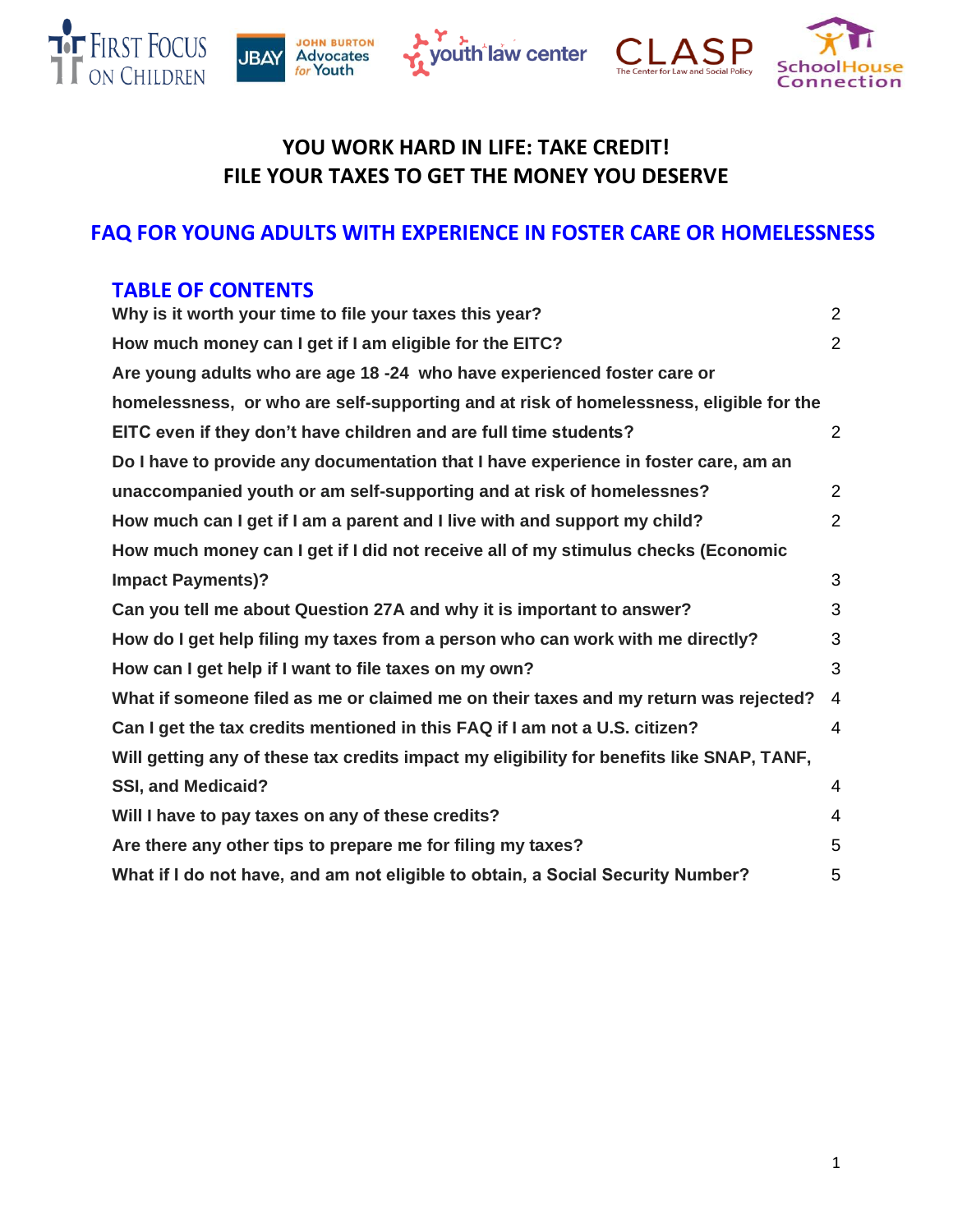







# <span id="page-1-0"></span>**1. Why is it worth your time to file your taxes this year?**

There is a lot of money that young adults between the ages of 18 and 24 are eligible for this tax year **and you need to file your taxes to get this money \$\$\$\$\$.** Young people who are aged 18 and over are eligible for these payments if no one can claim them as dependent. These opportunities apply to all states and U.S. territories. **Here are a few things you may be eligible for:**

- EITC (Earned Income Tax Credit): Young people ages 18 or older who are or have been in foster care or homeless may be eligible for the EITC if they made any money from work last year.
- CTC (Child Tax Credit): Young people who are parenting may also be eligible for the CTC and can receive it even if they did not make any income last year.
- EIPs (Economic Impact Payments): Young people may also be eligible for any of the EIPs, also referred to as stimulus checks, that they have not yet received. You are eligible for EIPs even if you did not make any money last year.

# <span id="page-1-1"></span>**2. How much money can I get if I am eligible for the EITC?**

For an individual worker without kids, the maximum EITC is **\$1,502**. For a working parent, the maximum EITC is **\$3,618** for one child, **\$5,980** for 2 kids, and **\$6,728** for 3+ kids. The actual amount you receive depends on how much you earned.

# <span id="page-1-2"></span>**3. Are young adults who are age 18 - 24 who have experienced foster care or homelessness, or who are self-supporting and at risk of homelessness, eligible for the EITC even if they don't have children and are full time students?**

Yes! This is a temporary change for this tax year and aims to help young people with experience in foster care, unaccompanied homeless youth, and young people at risk of homelessness.

- You are considered to be a **foster youth** if you are in foster care or were in foster care when you were age 14 or older.
- You are considered to be an **unaccompanied homeless youth** if you are not in the physical custody of a parent or guardian and you stayed at shelters, campgrounds, cars, in motels, or temporarily with other people ("couch surfing").
- You are considered **self-supporting and at risk of homelessness** if you pay for your own living expenses, including housing, and may face a loss of housing or have no other stable housing arrangement.
- <span id="page-1-3"></span>**4. Do I have to provide any documentation that I have experience in foster care, am an unaccompanied youth or am self-supporting and at risk of homelessness?**

No. All you need to do is check the Box on Question 27A to tell the IRS that you are or were in foster care or are or were experiencing homelessness

# <span id="page-1-4"></span>**5. How much can I get if I am a parent and I live with and support my child?**

The maximum EITC for a working parent is **\$3,618** for one child, **\$5,980** for 2 kids, and **\$6,728** for 3+ kids. The actual amount you receive depends on how much you earned.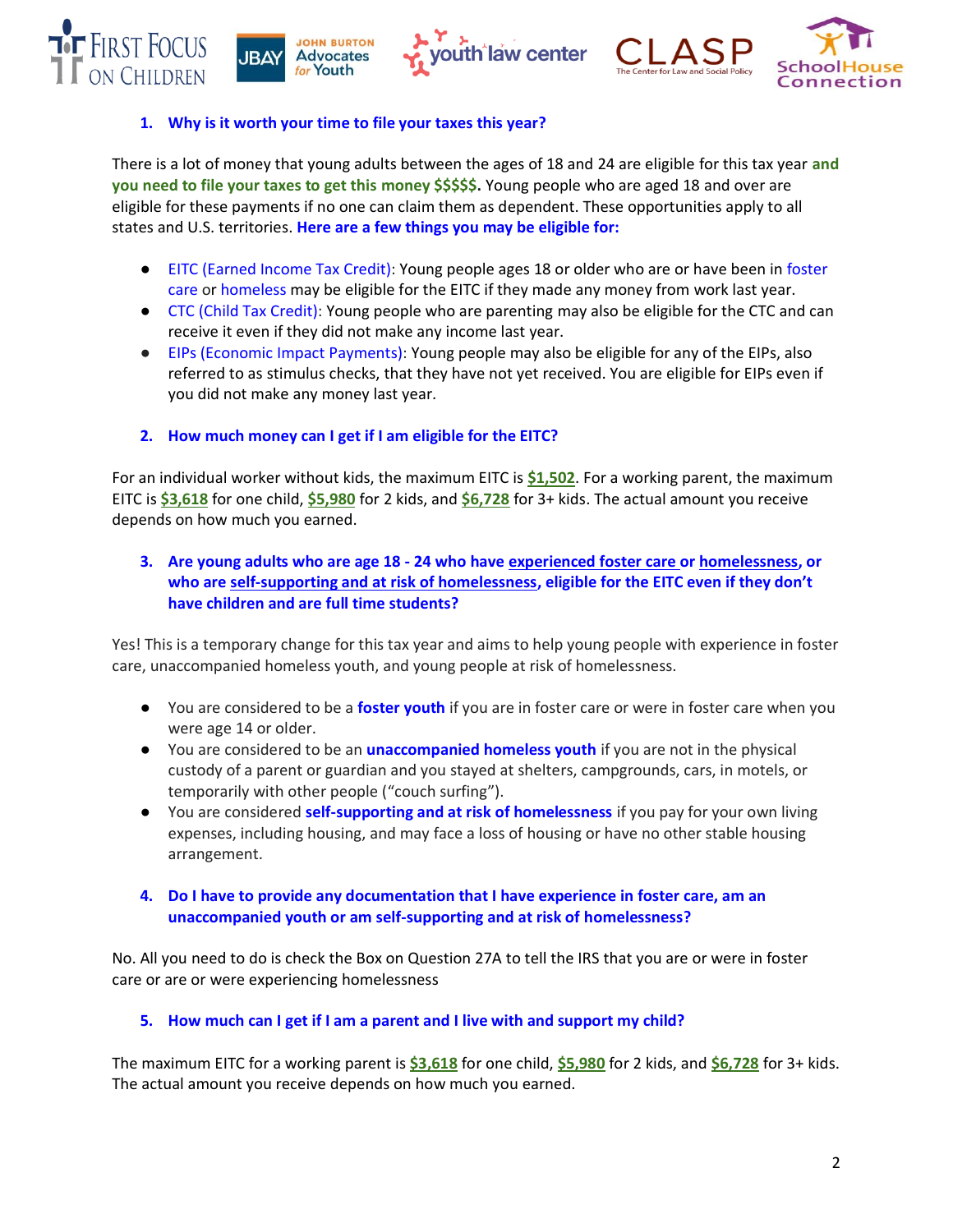







The **Child Tax Credit** provides up to **\$3,600** per child per year aged 0-5 and up to **\$3,000** for a child for the year aged 6-17 in 2021. You can get this credit even if you had no earned income. If you received some advanced monthly payments in 2021, you need to file your taxes to get the rest of your credit. (If you received a portion of your CTC payments already, you should receive a letter called Letter 6419 that explains how much you received.) If you didn't get the advance CTC payments in 2021, you can get your full credit when you file your taxes.

If you work and pay for child care, you may also be eligible for the [Child and Dependent Care Tax Credit.](https://nwlc.org/resource/claim-your-money-the-child-and-dependent-care-credit-in-2021/)

# <span id="page-2-0"></span>**6. How much money can I get if I did not receive all of my stimulus checks (Economic Impact Payments)?**

If you are eligible for the three rounds of Economic Impact Payments–stimulus checks– that were provided in the last two years, you may be able to get them by filing your taxes. The first EIP was **\$1200**, the second was **\$600**, and the third payment is **\$1400**. If you have children, you may be eligible for even more money. You can claim the third payment on your 2021 taxes. To claim these payments, you will need to file your taxes.

# <span id="page-2-1"></span>**7. Can you tell me about Question 27A and why it is important to answer?**

Yes! **Make sure you Check the Box on Question 27A if you are or were in foster care or are or were experiencing homelessness.** This will help the IRS know that you qualify for the EITC provisions for young people with experience in foster care and homelessness. Checking this box will help make sure you get your money in the case that someone else incorrectly claims you on their tax returns and allows child welfare agencies to share information with the IRS that confirms your status as a foster youth.

| If you have a<br>qualifying child.<br>attach Sch. EIC. | 26  | 2021 estimated tax payments and amount applied from 2020 return                                                                                                                                               |                 |  |     |  |  |
|--------------------------------------------------------|-----|---------------------------------------------------------------------------------------------------------------------------------------------------------------------------------------------------------------|-----------------|--|-----|--|--|
|                                                        | 27a | Earned income credit (EIC)                                                                                                                                                                                    |                 |  | 27a |  |  |
|                                                        |     | Check here if you were born after January 1, 1998, and before<br>January 2, 2004, and you satisfy all the other requirements for<br>taxpayers who are at least age 18, to claim the EIC. See instructions ▶ □ |                 |  |     |  |  |
|                                                        |     | <b>b</b> Nontaxable combat pay election                                                                                                                                                                       | 27 <sub>b</sub> |  |     |  |  |
|                                                        |     | Prior year (2019) earned income<br><b>Contract Contract</b>                                                                                                                                                   | 27c             |  |     |  |  |

# <span id="page-2-2"></span>**8. How do I get help filing my taxes from a person who can work with me directly?**

VITA sites, which are programs that provide no cost tax preparation assistance, may be available in person or virtually. You can find VITA sites in your area here: [https://www.getyourrefund.org/en/vita\\_providers.](https://www.getyourrefund.org/en/vita_providers) You can also call 2-1-1 and ask for a free tax filing service near you.

## <span id="page-2-3"></span>**9. How can I get help if I want to file taxes on my own?**

You can get help through GetYourRefund. This website can be found at: [https://www.getyourrefund.org/en/questions/welcome.](https://www.getyourrefund.org/en/questions/welcome) It will help you find help that you can receive online or forms to help you file your taxes.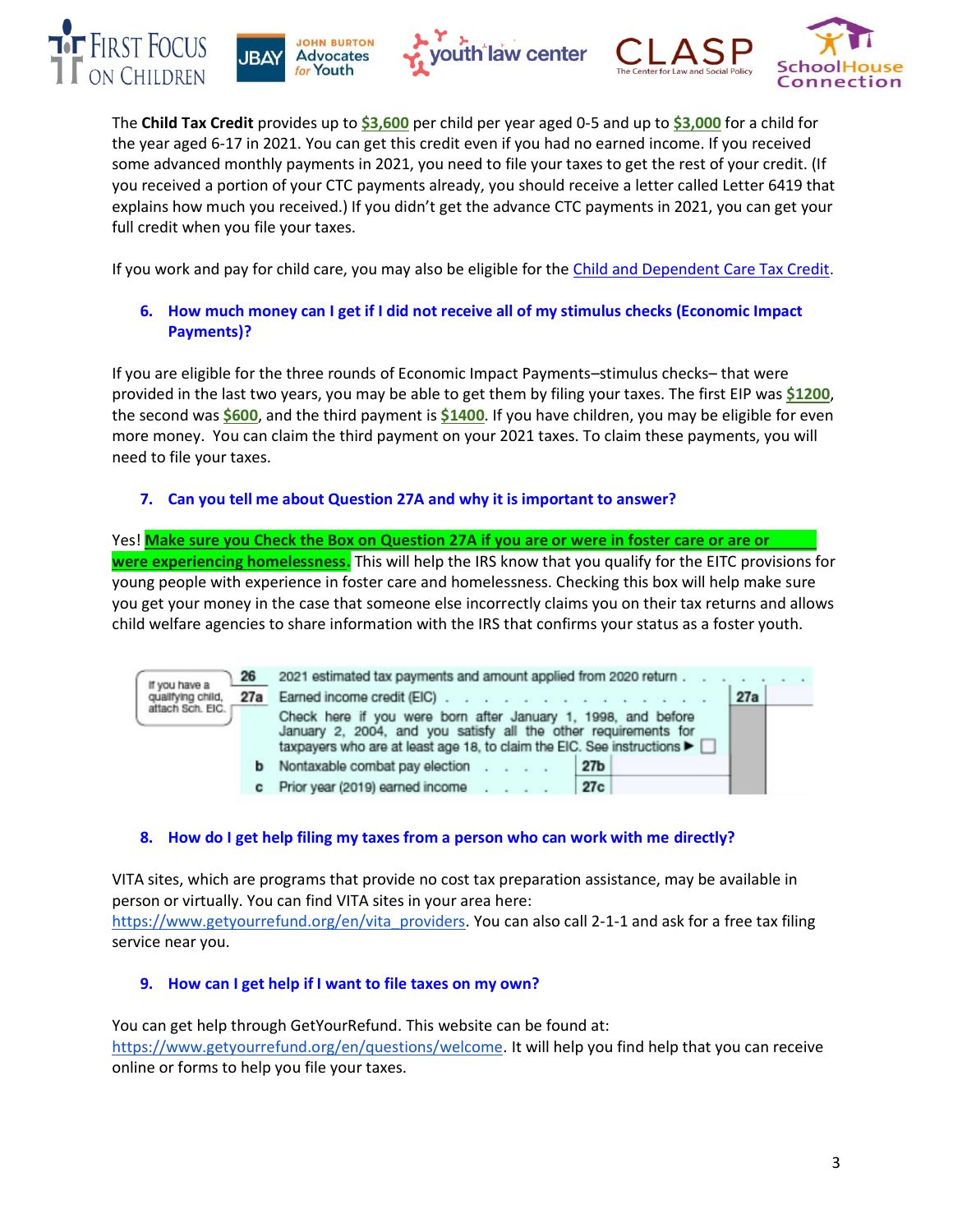







### <span id="page-3-0"></span>**10. What if someone filed as me or claimed me on their taxes and my return was rejected?**

If someone filed as you or claimed you as a dependent before you had the chance to file your taxes, the IRS will not accept your electronic return. You will need to file your taxes by mail. Once you have submitted your tax return by mail, the IRS will begin investigating. You will then receive a letter in the mail from the IRS that asks for more information, and so will the other tax filer.

Generally, there are two ways this could happen: somebody you know claimed you incorrectly—possibly a parent or caregiver—or somebody you don't know used your social security number or claimed you when they should not have. The IRS will not tell you who claimed you as a dependent, but if you know who improperly claimed you and feel comfortable reaching out to them directly, you can ask them to file an [amended return](https://www.irs.gov/taxtopics/tc308) to fix the problem.

If you think that someone is filing as you or claiming you as a dependent who should not be legally doing so please talk to your attorney if you have one. You can call the IRS Identity Theft hotline number at 1-800-908-4490. Check out [this article](https://www.mybanktracker.com/blog/taxes/claimed-dependent-wrongly-308108) for more information on this issue.

You can apply for an Identity Protection Personal Identification Number (IP PIN) to protect your ability to file on your own behalf. If you receive an IP PIN, you must use that PIN to file taxes electronically. If the PIN is lost and cannot be retrieved, you would need to file by paper. The IP PIN application is available at [www.irs.gov/getanippin.](https://urldefense.com/v3/__https:/www.irs.gov/identity-theft-fraud-scams/get-an-identity-protection-pin__;!!Bg5easoyC-OII2vlEqY8mTBrtW-N4OJKAQ!ejcD4Fuf_QeGBtSIiy9cQ-7X2xdhxjrPBX2n23fCSuQ2mBSq3x9PZcDkbQ9HpPKobPWfFhkPAJUh_TQ$) You can access the application to enroll into the IP PIN Program, or if you are already enrolled, you can retrieve/view their IP PIN.

# <span id="page-3-1"></span>**11. Can I get the tax credits mentioned in this FAQ if I am not a U.S. citizen?**

If you have a work-authorized social security number (SSN), including under Deferred Action for Childhood Arrivals (DACA), you can claim any of these tax credits or benefits.

If you do not have a work-authorized social security number, you cannot claim these credits for yourself, but you may be able to claim the Child Tax Credit or the third stimulus payment for your children if they have social security numbers. You will need to have, or apply for, an Individual Taxpayer Identification Number (ITIN) to claim these credits. If you do not have an SSN, you cannot claim the federal EITC, although some states allow taxpayers with ITINs to claim their state EITCs.

# <span id="page-3-2"></span>**12. Will getting any of these tax credits impact my eligibility for benefits like SNAP, TANF, SSI, and Medicaid?**

No. Tax credits cannot be counted as income in determining eligibility for, or the amount of, any federally funded public benefit program, including Supplemental Nutrition Assistance Program (SNAP) food assistance, low-income housing, Medicaid, Supplemental Security Income (SSI), and Temporary Assistance for Needy Families (TANF).

## <span id="page-3-3"></span>**13. Will I have to pay taxes on any of these credits?**

No!